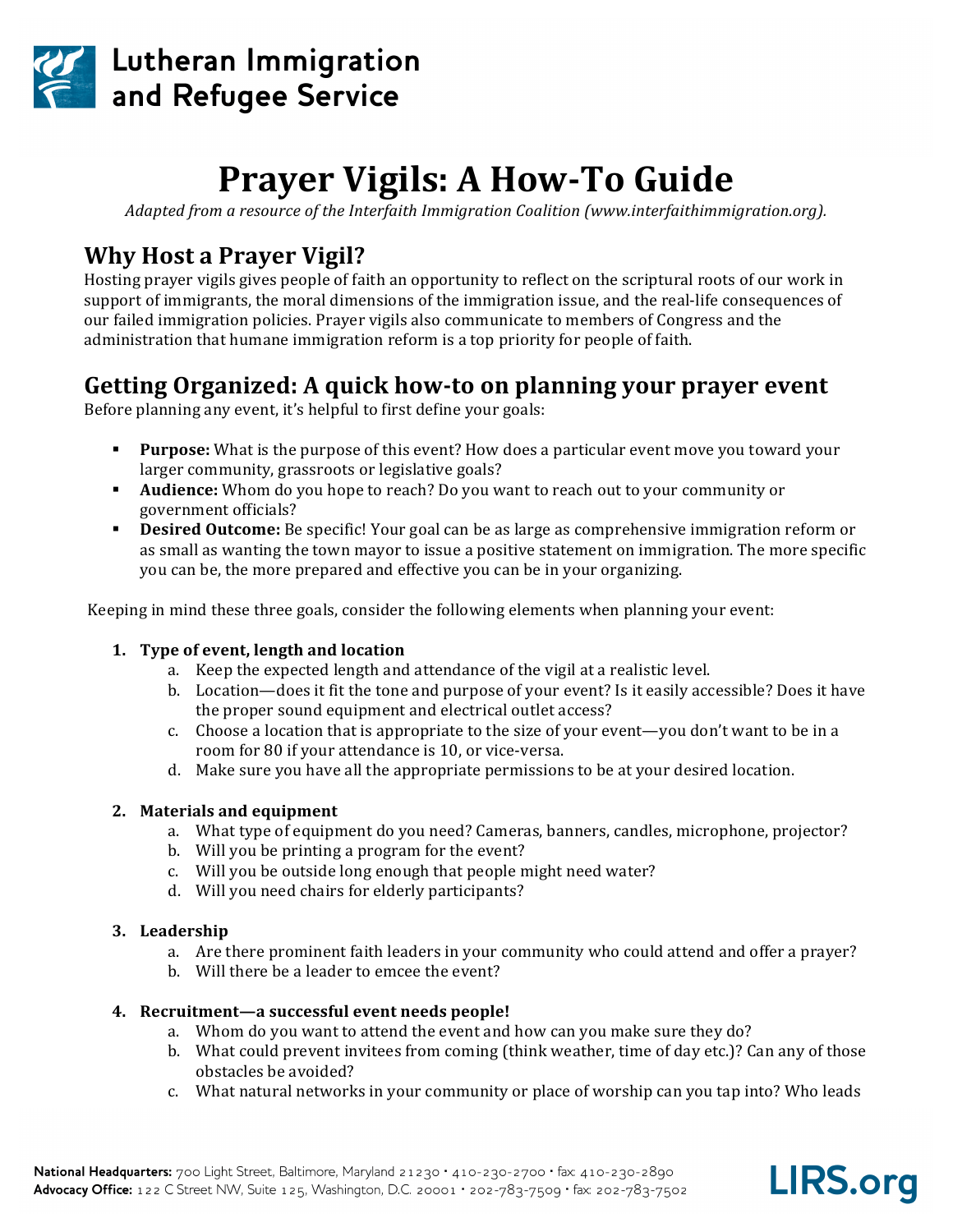those networks? Invite them to assist in planning your event.

- d. Will you have a sign-in or an information booth? Who will work it?
- e. Do you want people in policy-making positions to come? Send invitations to prominent public officials.

# **5. Publicity**

- a. Distribute event information to other organizations and have their leaders contact their members.
- b. Which media outlets can best reach your audience? Consider writing a letter to the editor of your local paper to promote your vigil.

### **6. Follow-up**

- a. Send pictures, video and audio recordings of your event to your representatives in Congress.
- b. Collect blog posts, pictures and articles about the event
- c. Thank those who participated.

# **Prayer Vigil Planning Checklist**

# Two to three weeks before your event

 $\Box$  Put together a core planning team—invite leaders of other groups whose members share your concerns.  $\Box$  Secure an appropriate location.

- $\Box$  Find out if you will need permissions to use your location.
- $\Box$  Invite speakers, find a photographer if you want photos or video of your event, begin adapting promotional or media materials for the event.

 $\Box$  Begin inviting people to your event through word of mouth, newsletters, bulletins, websites, and the listservs of your congregation and any other group that is involved in planning your event.

### **One week before your event**

 $\Box$  Begin gathering all equipment you will need—sound equipment, extension cords, chairs, projectors, coffee dispensers, etc.

 $\Box$  Go over vigil program and identify the appropriate individuals to speak and pray. Generally, it's good to have just one or two speakers to lead, but it may be nice to open up to the broader group to offer short prayers at the end.

# The day before your event

 $\Box$  Make sure you have all equipment ready for the next day, your speakers and the emcee for your event are prepared, and any other people who are staffing the event know their role (in charge of the sign-in table, taking pictures, handing out programs, welcoming press and handing out news release, etc.)

 $\Box$  Prepare a sign-in sheet for participants, so you can continue to communicate with them after the event is over.

# The day of your event

 $\Box$  Arrive early to set up—give yourself and your team plenty of time to set-up sound equipment, tables, etc. 

 $\Box$  Greet participants, give them a copy of the prayer vigil program and ask them to sign up for future updates.

 $\Box$  Greet reporters, give them a copy of your press release, and ask them to sign in on a sheet of paper—ask for their name, media outlet, email address and phone number (you may need their contact information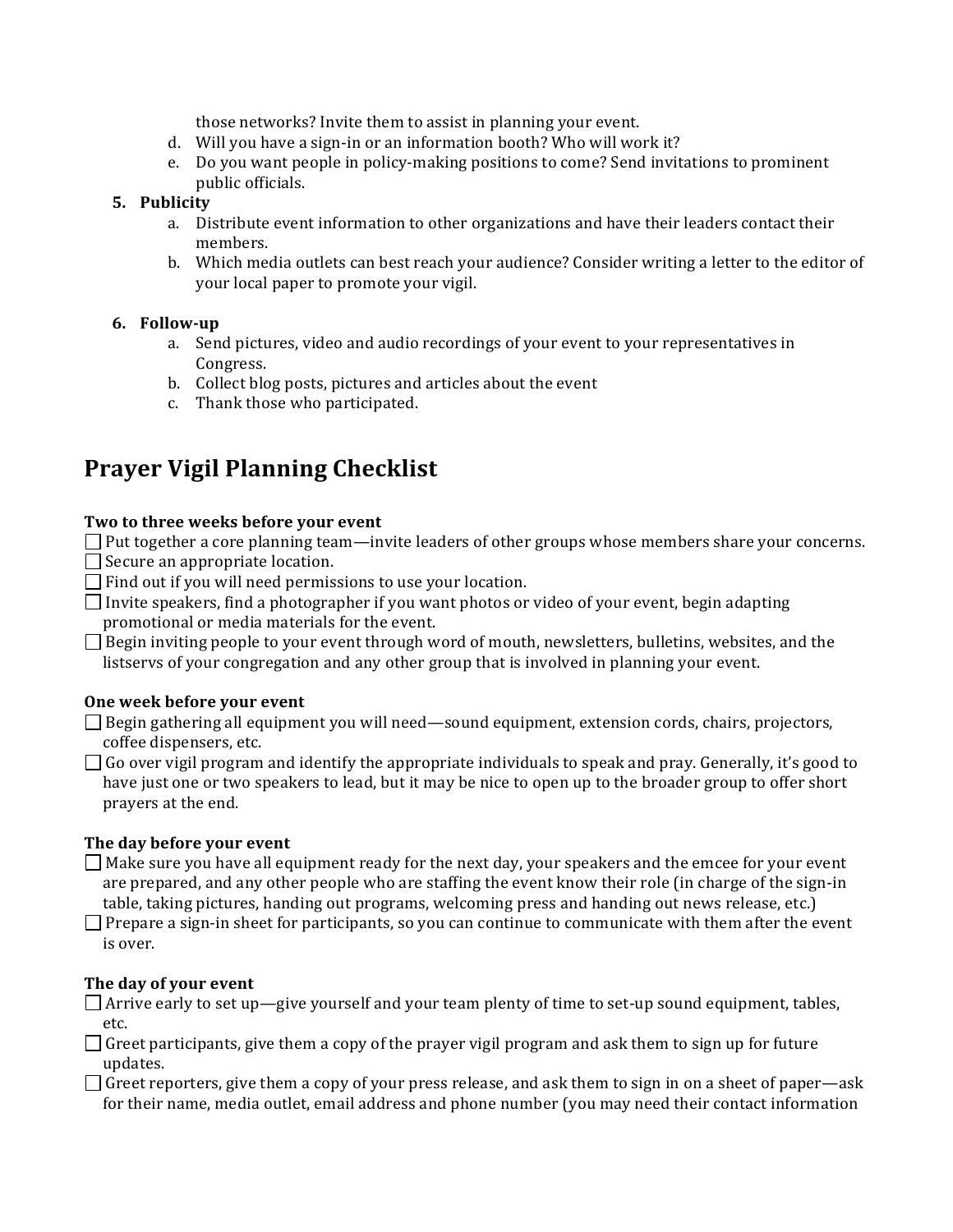for the next event or to follow up).

 $\Box$  After the event is over, make sure to thank everyone and let them know how to stay involved!

#### The week after your event

 $\Box$  Follow up to thank your speakers and those who attended your event.

# **Sample Vigil Program**

The following ideas will help you plan your program. Feel free to adapt these suggestions as appropriate for your audience. Also consider how resources within your community such as an exceptional church choir, local poet, sign language translator or artist could be incorporated into your vigil program.

1. **Welcome** 

Have one of your speakers or an emcee share some brief comments on the purpose of your vigil or give a few words of welcome and offer an opening prayer that lifts up the central concerns of your vigil. Be sure to consider the following when composing your welcome:

- **What is the focus of your vigil?** For example, humane enforcement, family reunification or immigration policy reform
- **Why now?** Is there a local or national news story to which you could connect this vigil?
- **Who is affected?** Consider those who are affected by your issue. For example, if you are focusing on humane enforcement consider the detainees, their families, friends to the enforcement agencies and lawmakers.
- **What faith-based obligations do we have to consider?** Is there a theological imperative that calls us to action on immigration?
	- The three areas of focus for prayer, renewal and action on immigration are
		- $\circ$  protection for immigrants
		- $\circ$  empowerment of people of faith to speak out more boldly for immigrants and
		- o moral courage for members of Congress to show leadership in enacting humane immigration reform.

### **Sample Welcome for a Vigil Focusing on Humane Enforcement**

Welcome! We congregate here today in the spirit of our Lord Jesus Christ to reflect on the lives of our brothers and sisters who have been detained in their search for a better life. We have come here also to ask for the strength and courage of our Lord to act through us as we call for justice. Finally we come here also to ask for our Lord and Savior to bestow wisdom on our lawmakers so that they would not shy away from their moral duty and would show compassion to all those that they serve in their bid to create a just, fair and humane immigration policy.

Through the power of our faith and in the compassion of Jesus Christ we ask that all human life be respected and that our brothers and sisters be no longer afraid, but rather that they feel the love; warmth and welcome of our great nation."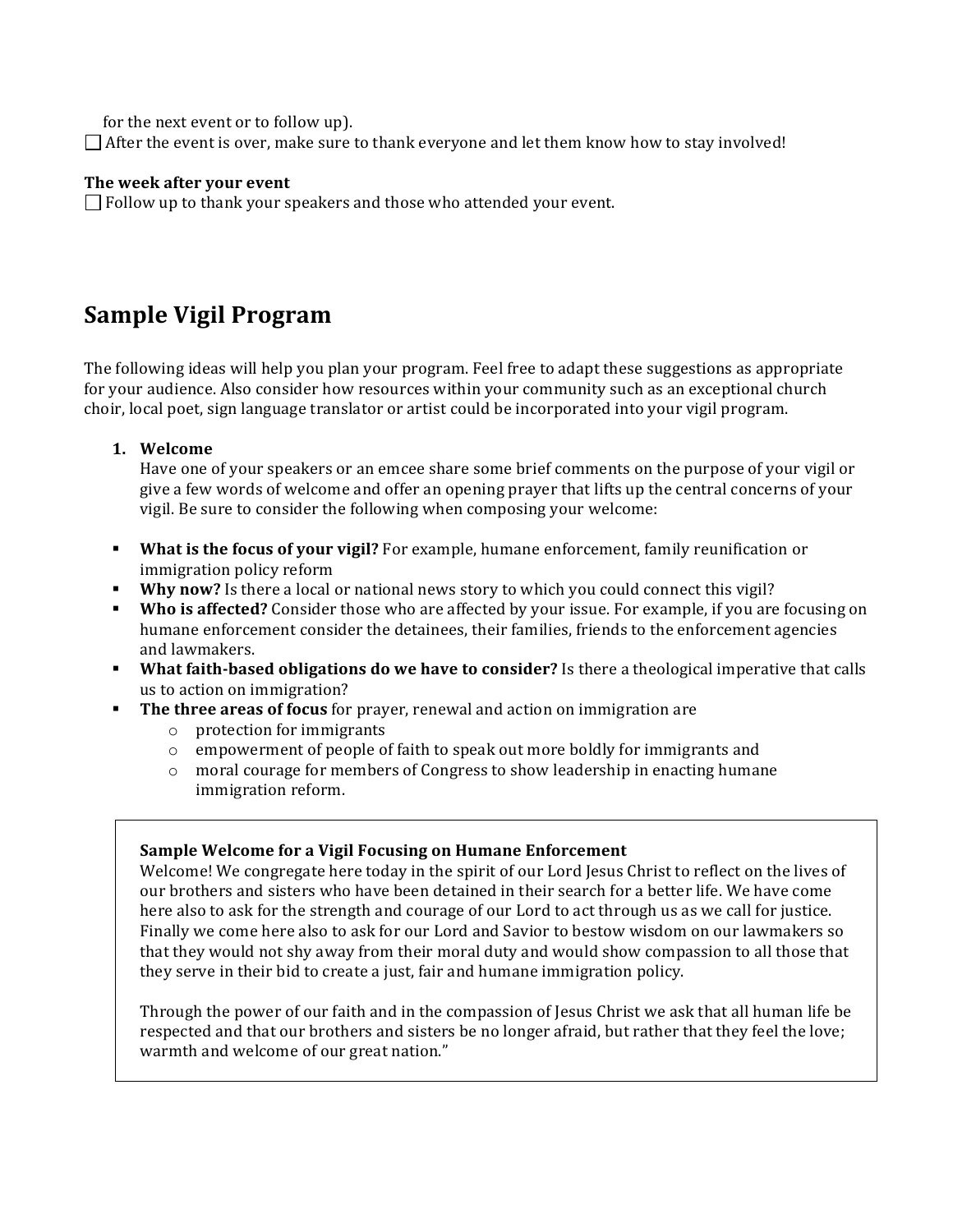#### **2. Song**

Consider inviting a local church choir, an instrumentalist or even a song and dance group to provide appropriate music. Or recruit some strong singers to lead such hymns as these:

- We Shall Overcome
- God of Every Nation
- God, How Can We Comprehend?

#### **3. Scripture**

The following passages contain much that is relevant to immigration reform:

- Luke 9:46–48
- 2:13–15
- Deuteronomy
- Luke 10:1–12 Exodus  $12:19$
- 24:19–21
- § Matthew 25:31– 40
- $\blacksquare$  Psalm 5:11
- $\blacksquare$  Psalm 9:9
- Matthew
- Leviticus 19:33–
- $\blacksquare$  Micah 6:6–8

34

**4. Reflection**

Invite a speaker—a community leader or local pastor—to reflect on the readings. The reflection should focus on the question of whether these readings are evidence of a theological imperative that calls our faith into action in regard to Immigration reform.

#### **5. Prayers**

One person may lead the prayers, or you may invite several people to lead them according to their traditions. Consider offering prayers in multiple languages or using bidding prayers, offering the names of detained individuals and inviting those present to pray for their safety.

To close the prayers consider inviting a small child of the congregation to lead the attendants in the following, sung to the familiar tune of "Jesus Loves Me":

> Jesus loves me where I go-Old house, new house, sun or snow. In my heart his love will stay. He tells me. Be not afraid!

Jesus keeps me in his care. Friends he gives me everywhere. In his love best friends are made. He tells me. Be not afraid!

Jesus gives us much to share— Friends and food and love to spare. His love shines and never fades. He tells me, Be not afraid!

#### **6.** Procession of Light

Have the congregation light candles to represent not only their faith as a light in dark times but also the presence of those who are detained and fearful. Select appropriate music for reflection to accompany this symbolic gesture.

#### **7. Speaker**